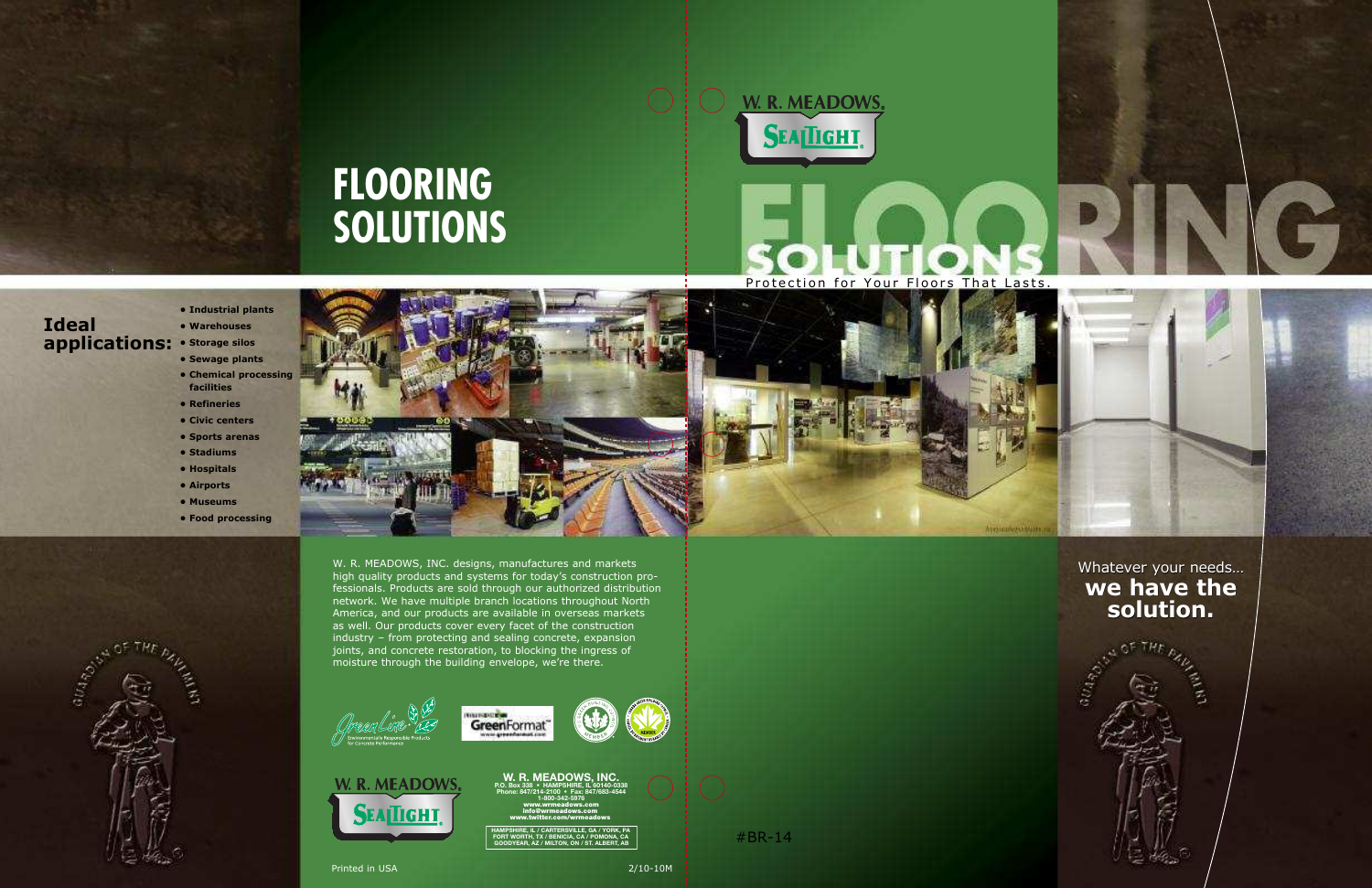**W. R. MEADOWS, INC. provides a complete flooring system that protects your floor for the lifetime of your building. Our products, when used as a system, create an unsurpassed floor in wear resistance, surface aesthetics, and sustainability. We'll protect your building from the ground up … think of us as your guardian of the structure.**

# **Curing and Sealing**

Concrete that has been properly cured allows for optimum hydration. Hydration is a chemical reaction between the mix water and the cement in the concrete. The hydration reaction begins immediately once the mix water comes in contact with the cement, and continues for many years after the placing of the concrete. Proper curing produces concrete that has increased durability, abrasion resistance, impermeability, and strength development. Proper curing will decrease cracking, dusting and spalling. For proper curing and sealing on concrete floors, use the **1100-CLEAR** or **VOCOMP ®** series from **W. R. MEADOWS.**

## **The 1100-CLEAR Series**

For simple curing, the **1100-CLEAR** series of water-based concrete curing compounds is a perfect choice. **1100-CLEAR** is formulated from hydrocarbon resins and may be used on interior and exterior concrete surfaces. Once applied, **1100-CLEAR** forms a premium-grade membrane that retains an optimum amount of water in freshly placed concrete for complete hydration of the cement. The **1100-CLEAR** series has been used on both interior and exterior applications where paint, resilient tile, or resilient flooring may be applied later.

# **The VOCOMP ® Series**

For both curing and sealing, the **VOCOMP** series of products is ideal. This line of water-based, acrylic curing and sealing compounds is formulated using special acrylic polymers in a true water-based carrier. Once properly applied, the **VOCOMP** series provides a premium-grade seal for efficient moisture retention. The **VOCOMP** series appears milky white in color in the container and, when first applied, leaves a bluish cast on the concrete for easy visual confirmation of coverage. The **VOCOMP** series dries clear to provide a transparent sheen finish, providing a lasting, glossy appearance. The sheen can be controlled by the number of coats applied. The **VOCOMP** series resists yellowing from ultraviolet exposure and provides a durable, long-lasting finish that offers improved resistance to chemicals, petroleum, and abrasives.

The **VOCOMP** series consists of **VOCOMP-20** , **VOCOMP-25**, and **VOCOMP-30**. The VOCOMP series gives you a "good, better, best" option as it relates to sheen, gloss, and durability. The higher the number in the series, the better the performance characteristics. The **VOCOMP** products are water-based and earth-friendly, and are compliant with all VOC regulations, no matter what your location is. Both **VOCOMP-25** and **VOCOMP-30** meet the ASTM C 1315 specification, and can remain in place for other subsequent flooring treatments.

# **Densifying and Hardening**

To create an attractive concrete surface that will last the lifetime of your building, a proper densifier and hardener is recommended. Densifying and hardening the floor will create a more durable surface, while also providing a high sheen, lustrous appearance. Using a densifier and hardener goes one step beyond simply curing and sealing; it ensures a long lasting, sustainable, durable, abrasion-resistant floor. To create this surface, **W. R. MEADOWS** provides **LIQUI-HARD** and **LIQUI-HARD ULTRA.**

## **LIQUI-HARD ULTRA**

**LIQUI-HARD ULTRA** concrete densifier and chemical hardener is a ready to use, colorless liquid, which hardens and dustproofs concrete at a molecular level. After proper application, the finished surface offers substantial improvement in abrasion and chemical resistance and will significantly improve the durability of the surface when compared to untreated concrete. As **LIQUI-HARD ULTRA** is applied and penetrates into the concrete surface, a chemical reaction takes place, producing a byproduct that fills in the pores of the concrete one molecule at a time. **LIQUI-HARD ULTRA** solidifies the concrete, eliminating dusting and pitting.

**LIQUI-HARD ULTRA** is chemically engineered to provide timely, quick, sustainable performance. The product is simply sprayed on, and then left moist on the surface for 20 minutes. In this short period of time, the colorless liquid quickly penetrates into the surface. Unlike traditional densifiers, **LIQUI-HARD ULTRA** does not require brushing into the surface or rinsing. After application, the resulting surface features enhanced protection and sheen, coupled with superior abrasion resistance. This environmentally safe, water-based product features a zero VOC content and provides an attractive option in green building applications.

**LIQUI-HARD ULTRA** is recommended for use wherever hardened, dustproofed, and improved chemical and abrasion resistant surfaces are required. Ideal applications include floors in industrial plants and warehouses, storage silos, sewage plants, chemical processing facilities, refineries, and heavy pedestrian floor traffic areas, such as civic centers, sports arenas, stadiums, hospitals, airports, and museums. **LIQUI-HARD ULTRA** can successfully be used in conjunction with shake-on hardeners.

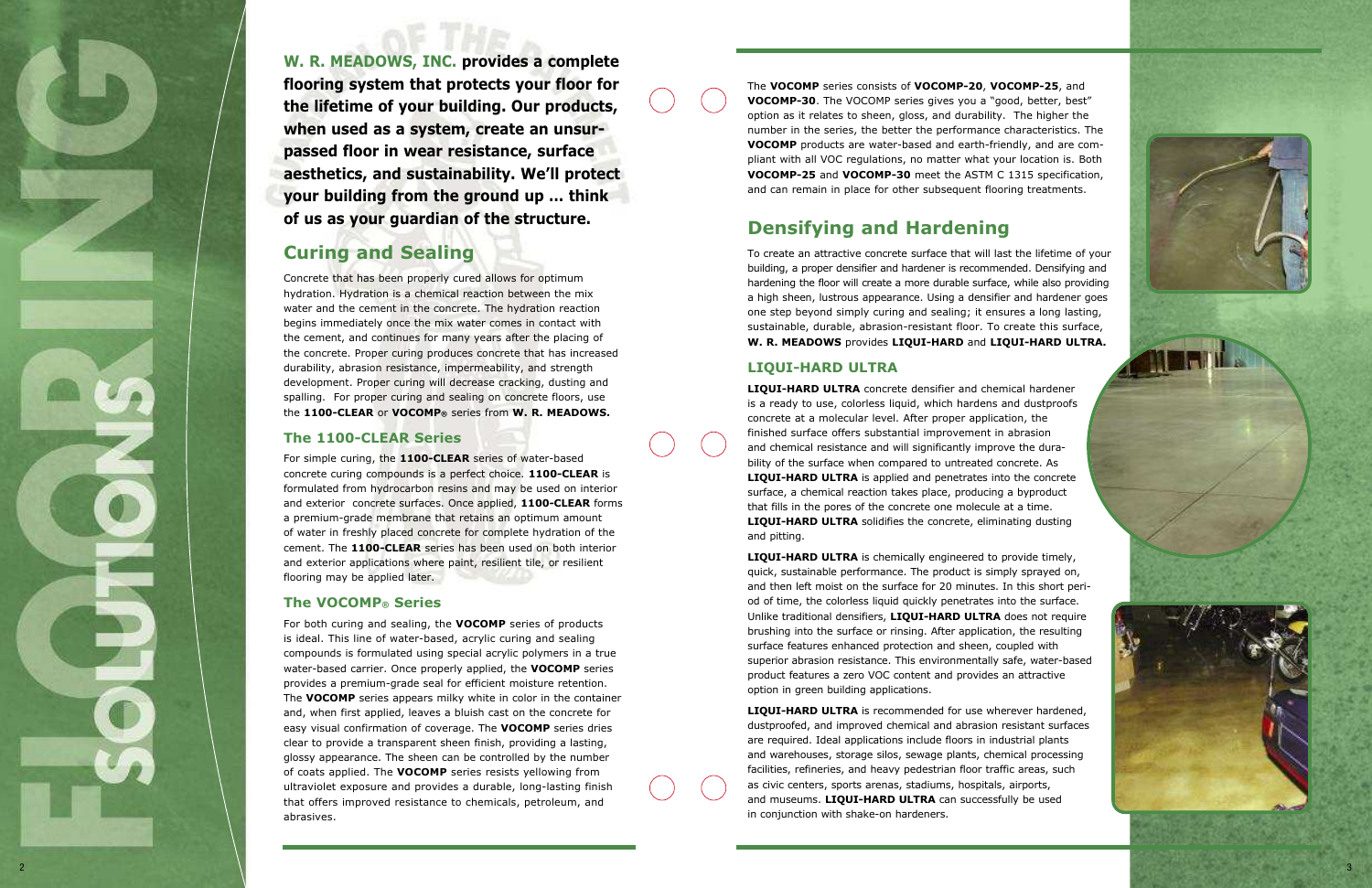**MED-CURE** concrete curing aid was specially formulated to provide the contractor with a good, general purpose curing aid for flooring applications. It contains no wax, resin, or acids.

**MED-CURE** complies with the following VOC regulations:

- **-** OTC 350 g/L max.
- **-** U.S. EPA 350 g/L max.
- **-** SCAQMD Rule 1113 100 g/L max.

The actual VOC content of **MED-CURE** is 0.

**MED-CURE** is an environmentally friendly option for improving the curing process and dustproofing concrete floor slabs. Application of **MED-CURE** will provide a hard, dust-free concrete surface that can later be covered with carpet or resilient, wood, or synthetic flooring.

# **Notable Projects:**

#### **ProLogis Facility –**

#### **Gyal, Hungary – 400,000 sq. ft.**

ProLogis is the world's largest owner, manager and developer of distribution facilities, with 542.3 million square feet (50.4 million square meters) of industrial space in 132 markets across North America, Asia and Europe.

### **Nestle Logistics Center – Israel – 340,000 sq. ft.**

Nestlé with headquarters in Vevey, Switzerland was founded in 1866 by Henri Nestlé and is today the world's leading nutrition, health and wellness company.

#### **IKEA Store – Netanya, Israel – 750,000 sq. ft.**

IKEA is a privately-held, international home products retailer that sells furniture, accessories, bathrooms and kitchens at retail stores around the world. The company, which pioneered flat-pack design furniture at affordable prices, is now the world's largest furniture manufacturer.

# **Havasu Air Center –**

**Lake Havasu, AZ, USA – 80,000 sq. ft.**

Havasu Air Center attracts the most scrutinizing pilots for both corporate and personal use. The convenient Lake Havasu City location serves both local and long distance visitors wishing to refuel in style, experience the breathtaking lake, or spend time in balmy Arizona's most highly sought after resort community.









Our products were used in several projects by the above companies, spanning dozens of locations across the world and several million square feet.

Advanced Auto Parts Kellogg's Asian Paints Bridgestone Tires Colgate-Palmolive Company

Kraft Canada Inc. WalMart

# **Other Satisfied Clients:**





**LIQUI-HARD** is our traditional concrete densifier and hardener with independently obtained test data to back up years of success and excellence in a wide variety of field applications.



### **MED-CURE**<sub>TM</sub>





# **Taber Abrasion Test Abrasion Resistance ASTM C 779**



Utilizing the **Taber Abrasion Test** method, **LIQUI-HARD** showed a 52.91% increase in wear resistance as compared to a control untreated sample.

Independent testing according to **ASTM C779** confirmed that **LIQUI-HARD** provides superior abrasion resistance when compared to ASHFORD FORMULA™

German TUV testing is available.